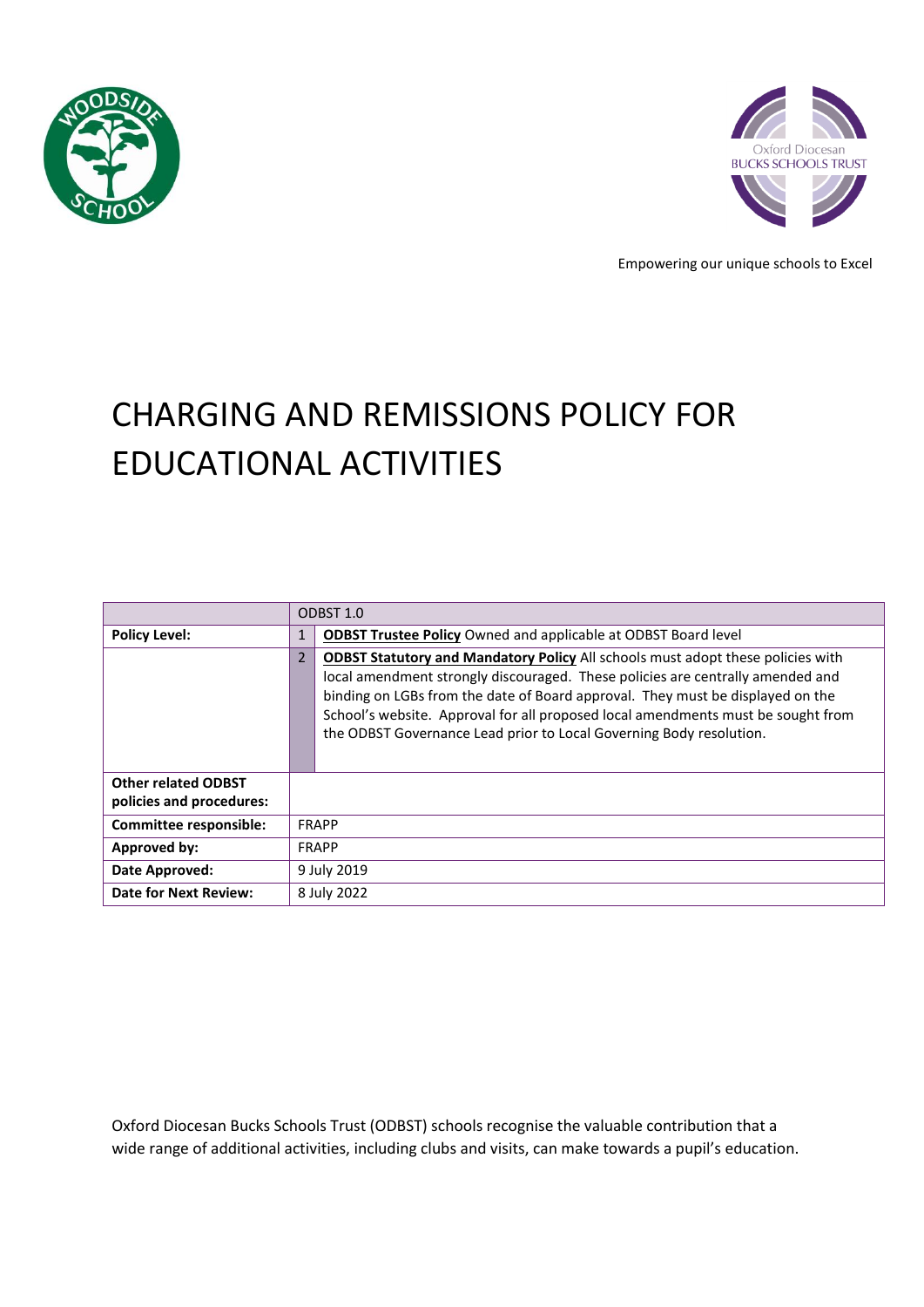Each school's Local Governing Board aims to promote and provide such activities as part of a broad and balanced curriculum for the pupils of the school and as additional optional activities.

The relevant statutory provisions are contained in Chapter III of Pt VI of the Education Act 1996. This requires the Local Governing Board to determine and keep under review a Charging and Remissions Policy. Parents have a right to ask for this information and a summary must be included in the school prospectus / on the school website.

#### **ROLES AND RESPONSIBILITIES**

#### **The Local Governing Board**

The Local Governing Board has overall responsibility for approving the charging and remissions policy, but can delegate this to a committee, an individual governor or the Headteacher. The Local Governing Board also has overall responsibility for monitoring the implementation of this policy.

#### **The Headteacher**

The Headteacher is responsible for ensuring staff are familiar with the charging and remissions policy, and that it is being applied consistently.

#### **Staff**

Our staff are responsible for:  $\mathbb D$  Implementing the charging and remissions policy consistently  $\mathbb D$ Notifying the Headteacher of any specific circumstances which they are unsure about or where they are not certain if the policy applies

#### **Parents**

Parents are expected to notify staff or the Headteacher of any concerns or queries regarding the charging and remissions policy.

#### **CHARGING POLICY**

There are two types of financial contributions for which parents can be asked in relation to educational activities:

- 1. Voluntary contributions
- 2. Permitted charges

They have different limitations as set out below.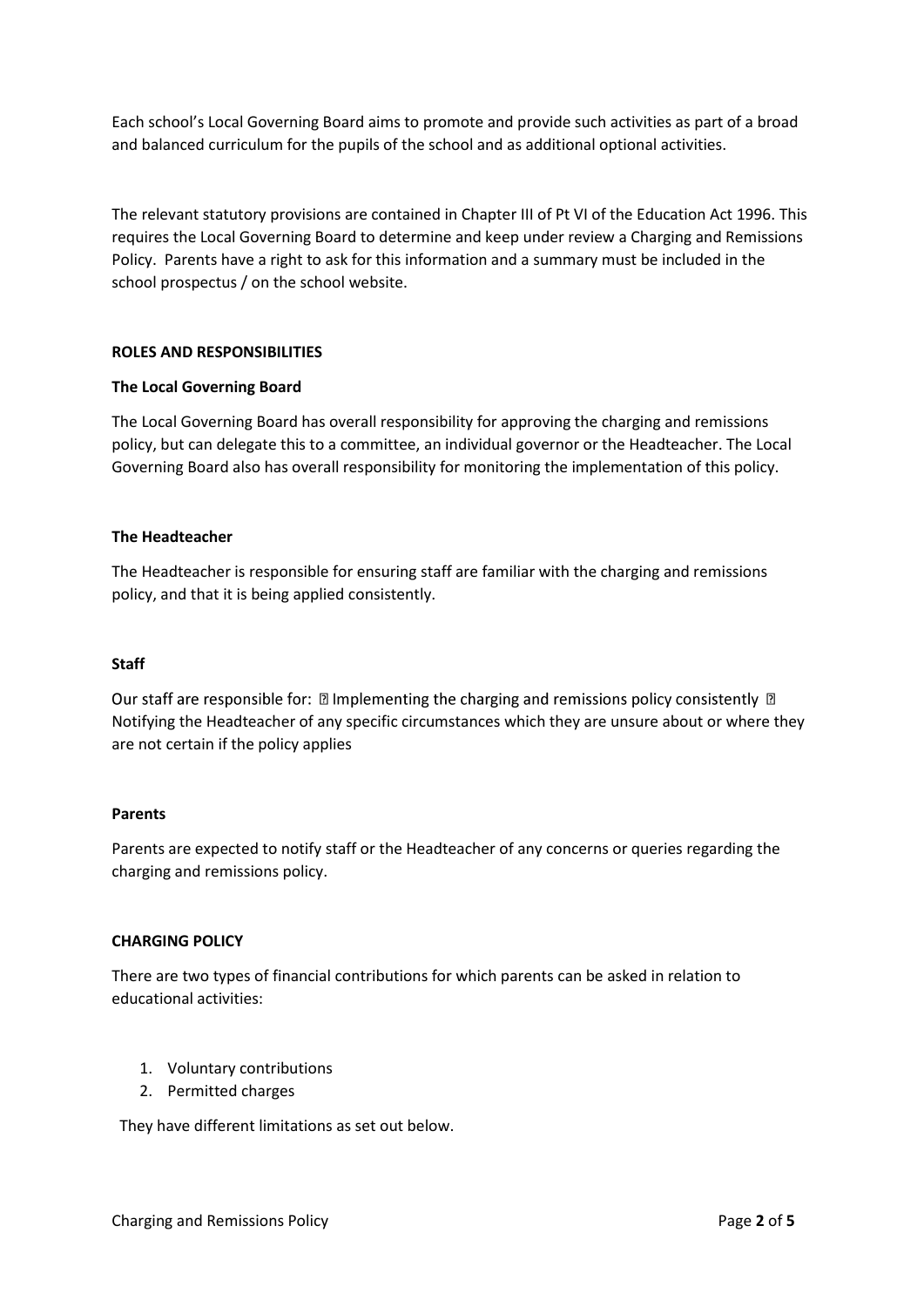#### **Voluntary Contributions:**

Nothing in legislation prevents a school from asking for voluntary contributions for the benefit of the school or any school activities. However, if the activity cannot be funded without voluntary contributions, the Local Governing Board or Headteacher should make this clear to parents at the outset. The Local Governing Board or Headteacher must also make it clear to parents that there is no obligation to make any contribution.

It is important to note that no child should be excluded from an activity simply because her or his parents are unwilling or unable to pay. If insufficient voluntary contributions are raised to fund a visit, then it must be cancelled. Schools must make sure that they make this clear to parents. If a parent is unwilling or unable to pay, their child must still be given an equal chance to go on the visit. Schools should make it clear to parents at the outset what their policy for allocating places on school visits will be.

When making requests for voluntary contributions to the school funds, parents must not be made to feel pressurised into paying as it is voluntary and not compulsory. Schools should avoid sending colour coded letters to parents as a reminder to make payments into the school or maintenance funds.

There is no limit to the level of voluntary contribution, nor is there any restriction on the way in which such contributions may be used. Thus, voluntary contributions may be used to subsidise pupils of lesser means and to pay the travel and accommodation costs of accompanying teachers.

# **Permitted Charges:**

Permitted charges are a direct request to cover certain costs involved with a school activity or visit. No charge can be made in respect of education provided during school hours (which excludes the midday break). Furthermore, no charge can be made for any education provided outside of school hours if this forms part of the syllabus for a public exam, or as part of the National Curriculum or religious education (non-chargeable education). A charge may be made however for board and lodgings on any residential educational visit (subject to the provisions of the school's remissions policy – see below).

# **1. Materials & Textbooks**

Where a pupil or parent wishes to retain items produced as a result of art, craft and design, cookery or design and technology, a charge may be levied for the cost of the materials used. Textbooks are provided free of charge, but in some subjects, additional revision guides are available, for which a charge is sometimes made.

#### **2. Music Tuition**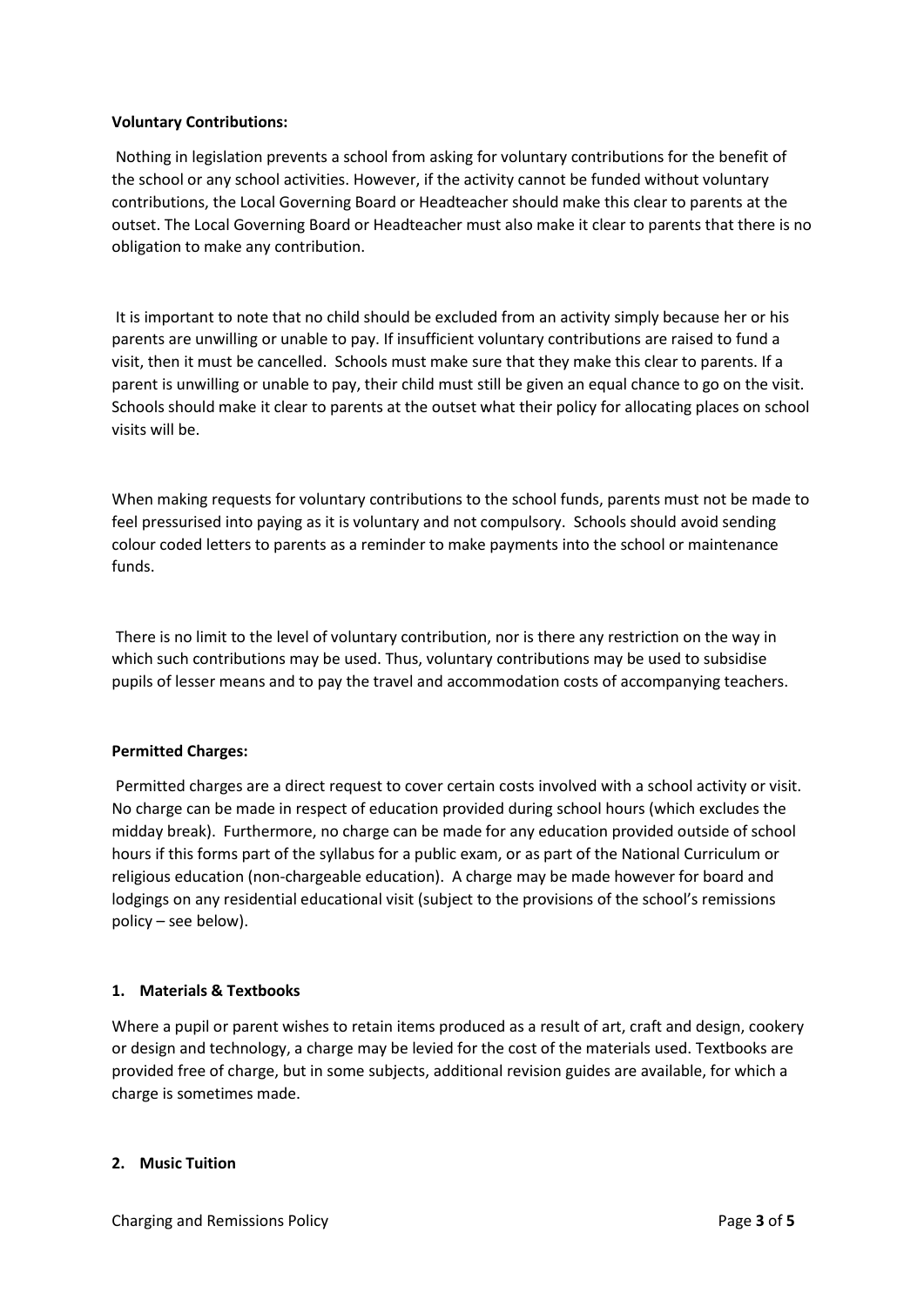Although the law states that all education provided during school hours must be free, music lessons are an exception to this rule.

The Education and Inspections Act 2006 introduced a regulation-making power which allowed the Department for Education to specify circumstances where charging can be made for music tuition. The new Regulations, which came into force in September 2007, provide pupils with greater access to vocal and instrumental tuition.

Charges may now be made for teaching either an individual pupil or groups of any appropriate size (provided that the size of the group is based on sound pedagogical principles) to play a musical instrument or to sing. Charges may only be made if the teaching is not an essential part of either the National Curriculum or a public examination syllabus being followed by the pupils.

## 3. **Residential Activities / Activities Outside School Hours**

If the activity is held outside school hours and is education other than non-chargeable education, then it is regarded as an "optional extra". A charge may be made for the full cost of the activity but must not exceed the actual cost of providing the activity. The charge may include the costs of travel, board and lodgings, additional staff costs, entrance fees, insurance, materials and equipment. However, the charge made to individual parents cannot include any cost added to subsidise parents of children who are unwilling or unable to pay the charge.

#### **When is an activity held in school hours?**

If the number of school sessions taken up by the visit is equal to or greater than 50% of the number of half days spent on the visit, it is deemed to have taken place during school hours (even if some activities take place late in the evening). Whatever the starting and finishing times of the school day, Regulations require that the school day is divided into 2 sessions. A "half day" means any period of 12 hours ending with noon or midnight on any day.

#### **Example 1: Visit during school hours**

Pupils are away from noon on Wednesday to 9pm on Sunday. This counts as 9 half days including 5 school sessions, so the visit is deemed to have taken place during school hours.

#### **Example 2: Visit outside school hours**

Pupils are away from school from noon on Thursday until 9pm on Sunday. This counts as 7 half days including 3 school sessions, so the visit is deemed to have taken place outside school hours.

#### **4. Damage/Loss to Property**